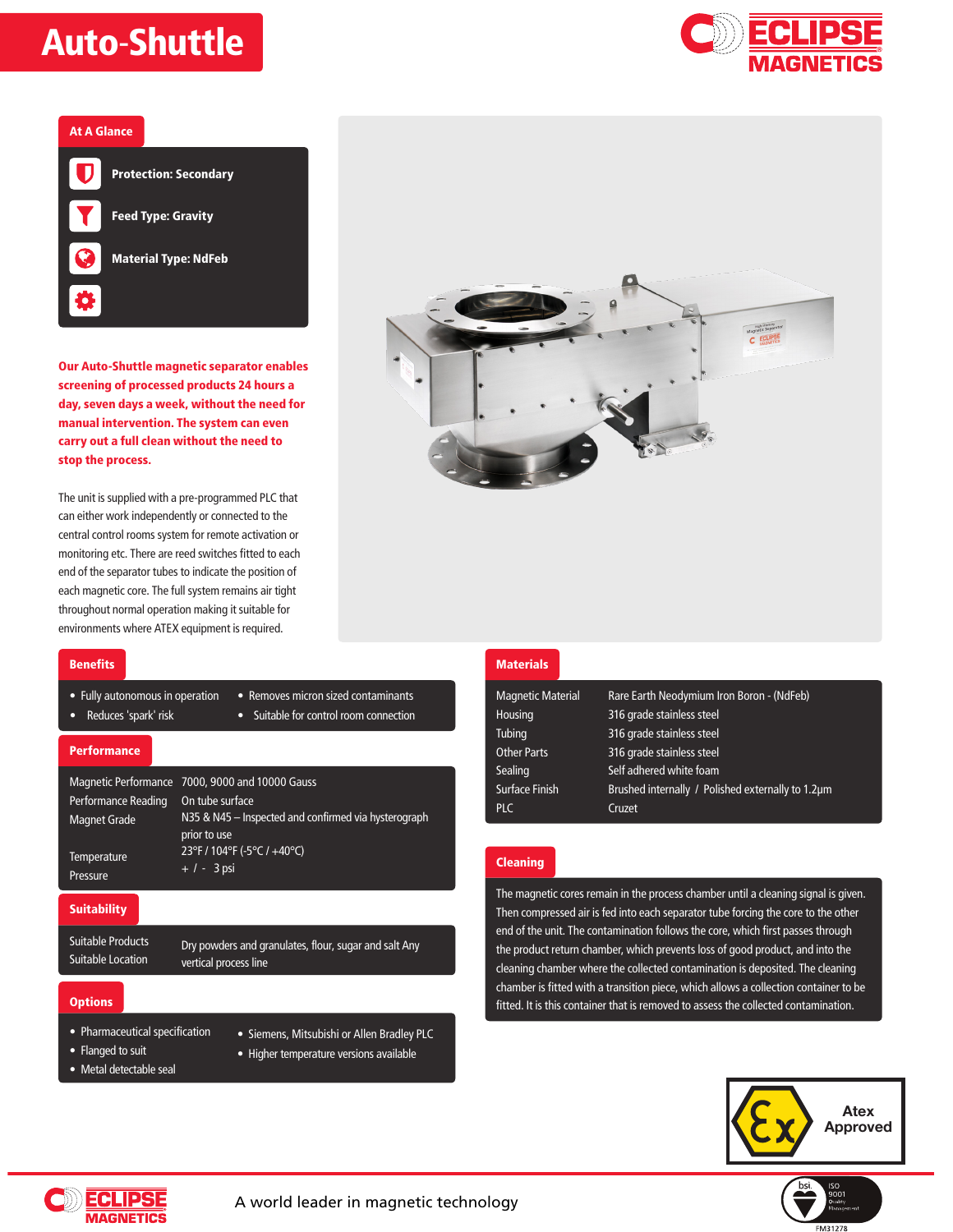# Auto-Shuttle Double Row







| <b>Part Number (Round)</b> | <b>Inlet / Outlet A (inches)</b> | <b>B</b> (inches) | C (inches) | D (inches) | <b>E</b> (inches) | H (inches) | <b>Number Of Rods</b> |
|----------------------------|----------------------------------|-------------------|------------|------------|-------------------|------------|-----------------------|
| ASHD150                    | 6ø                               | 31                | 10         | 31         | 5                 | 16         | $3 + 2$               |
| ASHD200                    | 8 <sub>0</sub>                   | 34                | 11         | 33         | 6                 | 16         | $3 + 2$               |
| ASHD250                    | 10 <sub>0</sub>                  | 37                | 12         | 35         | 7                 | 16         | $4 + 3$               |
| ASHD300                    | 12 <sub>0</sub>                  | 39                | 13         | 37         | 8                 | 16         | $5 + 4$               |
| ASHD350                    | 14 <sub>0</sub>                  | 42                | 14         | 39         | 9                 | 16         | $6 + 5$               |
| ASHD400                    | 16 <sub>0</sub>                  | 45                | 15         | 41         | 10 <sup>10</sup>  | 16         | $7 + 6$               |
| ASHD450                    | 18 <sub>0</sub>                  | 48                | 16         | 43         | 11                | 16         | $8 + 7$               |
| ASHD500                    | 20 <sub>0</sub>                  | 51                | 17         | 45         | 12                | 16         | $9 + 8$               |
| ASHD550                    | 22 <sub>0</sub>                  | 54                | 18         | 47         | 13                | 16         | $10 + 9$              |
| ASHD600                    | 24 <sub>0</sub>                  | 57                | 19         | 49         | 14                | 16         | $11 + 10$             |





| <b>Part Number (Square)</b> | <b>Inlet / Outlet A (inches)</b> | <b>B</b> (inches) | C (inches) | <b>D</b> (inches) | <b>E</b> (inches) | H (inches) | Number Of Rods |
|-----------------------------|----------------------------------|-------------------|------------|-------------------|-------------------|------------|----------------|
| <b>ASHD1515</b>             | 6sq                              |                   | 9          | 32                | 5                 | 14         | $2 + 1$        |
| <b>ASHD2020</b>             | 8 sq                             | 8                 | 10         | 34                | 6                 | 14         | $3 + 2$        |
| <b>ASHD2525</b>             | 10 <sub>sq</sub>                 | 9                 | 11         | 36                |                   | 14         | $4 + 3$        |
| ASHD3030                    | $12$ sq                          | 10                | 12         | 38                | 8                 | 14         | $5 + 4$        |
| <b>ASHD3535</b>             | 14 <sub>sq</sub>                 | 11                | 13         | 40                | 9                 | 14         | $6 + 5$        |
| ASHD4040                    | 16 <sub>sq</sub>                 | 12                | 14         | 42                | 10                | 14         | $7 + 6$        |
| <b>ASHD4545</b>             | 18 <sub>sq</sub>                 | 13                | 15         | 44                | 11                | 14         | $7 + 6$        |
| <b>ASHD5050</b>             | 20 <sub>sq</sub>                 | 14                | 16         | 46                | 12                | 14         | $8 + 7$        |
| <b>ASHD5555</b>             | $22$ sq                          | 16                | 17         | 48                | 13                | 14         | $9 + 8$        |
| ASHD6060                    | $24$ sq                          | 18                | 18         | 50                | 14                | 14         | $10 + 9$       |



**CONFIDENT CONTROL**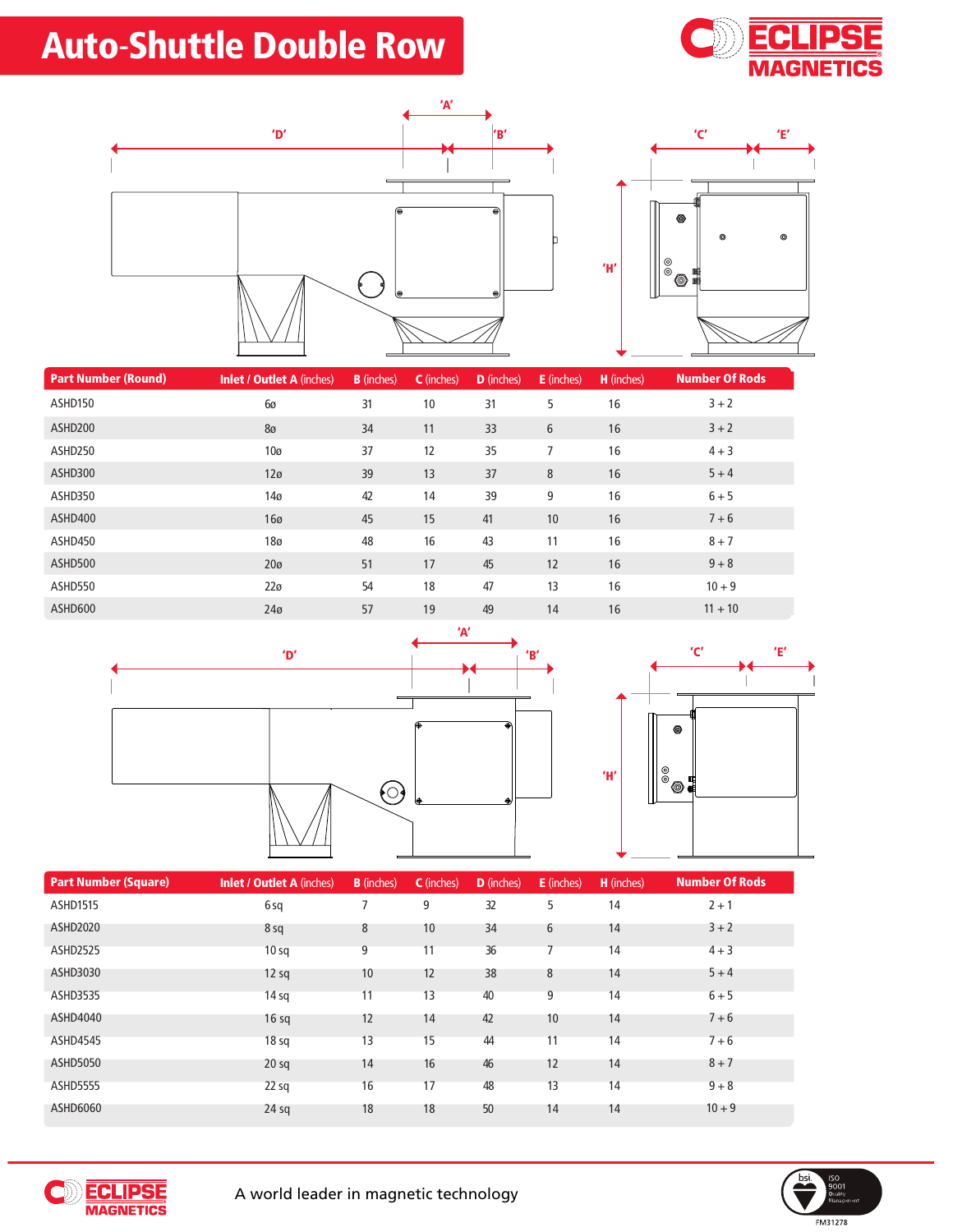# Auto-Shuttle Triple Row



'E'



| <b>Part Number (Round)</b> | <b>Inlet / Outlet A (inches)</b> | <b>B</b> (inches) | C (inces) | <b>D</b> (inches) | <b>E</b> (inches) | H (inches) | <b>Number Of Rods</b> |
|----------------------------|----------------------------------|-------------------|-----------|-------------------|-------------------|------------|-----------------------|
| ASHT150                    | 6                                | 8                 | 10        | 31                | 5                 | 20         | $2 + 3 + 2$           |
| ASHT200                    | $\,8\,$                          | 9                 | 11        | 33                | 6                 | 20         | $2 + 3 + 2$           |
| ASHT250                    | 10                               | 10                | 12        | 35                | $\overline{7}$    | 20         | $3 + 4 + 3$           |
| ASHT300                    | 12                               | 11                | 13        | 37                | 8                 | 20         | $4 + 5 + 4$           |
| ASHT350                    | 14                               | 12                | 14        | 39                | 9                 | 20         | $5 + 6 + 5$           |
| ASHT400                    | 16                               | 13                | 15        | 41                | 10                | 20         | $6 + 7 + 6$           |
| ASHT450                    | 18                               | 14                | 16        | 43                | 11                | 20         | $7 + 8 + 7$           |
| ASHT500                    | 20                               | 15                | 17        | 45                | 12                | 20         | $8 + 9 + 8$           |
| ASHT550                    | 22                               | 16                | 18        | 47                | 12                | 20         | $9 + 10 + 9$          |
| ASHT600                    | 24                               | 17                | 19        | 49                | 13                | 20         | $10 + 11 + 10$        |





| <b>Part Number (Square)</b> | <b>Inlet / Outlet A (inches)</b> | <b>B</b> (inches) | <b>C</b> (inches) | <b>D</b> (inches) | <b>E</b> (inches) | <b>H</b> (inches) | <b>Number Of Rods</b> |
|-----------------------------|----------------------------------|-------------------|-------------------|-------------------|-------------------|-------------------|-----------------------|
| <b>ASHT1515</b>             | 6                                | $\overline{ }$    | 9                 | 32                | 5                 | 18                | $1 + 2 + 1$           |
| <b>ASHT2020</b>             | 8                                | 8                 | 10                | 34                | 6                 | 18                | $2 + 3 + 2$           |
| <b>ASHT2525</b>             | 10                               | 9                 | 11                | 36                | 7                 | 18                | $3 + 4 + 3$           |
| ASHT3030                    | 12                               | 10                | 12                | 38                | 8                 | 18                | $4 + 5 + 4$           |
| <b>ASHT3535</b>             | 14                               | 11                | 13                | 40                | 9                 | 18                | $5 + 6 + 5$           |
| ASHT4040                    | 16                               | 12                | 14                | 42                | 10                | 18                | $6 + 7 + 6$           |
| <b>ASHT4545</b>             | 18                               | 13                | 15                | 44                | 11                | 18                | $7 + 8 + 7$           |
| <b>ASHT5050</b>             | 20                               | 14                | 16                | 46                | 12                | 18                | $8 + 9 + 8$           |
| <b>ASHT5555</b>             | 22                               | 15                | 17                | 48                | 13                | 18                | $9 + 10 + 9$          |
| ASHT6060                    | 24                               | 16                | 18                | 50                | 14                | 18                | $10 + 11 + 10$        |